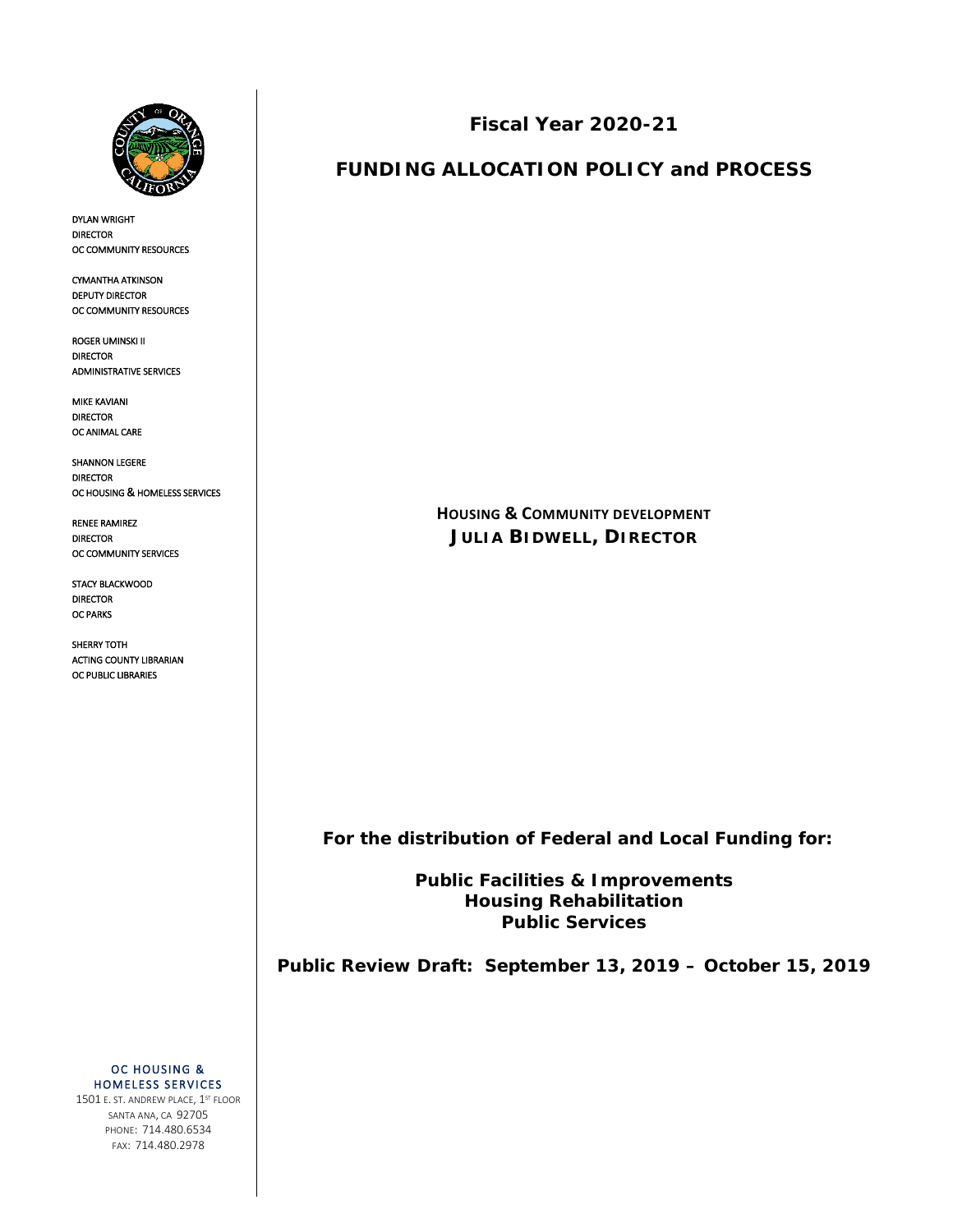# **TABLE OF CONTENTS**

| <b>Section</b>                                                       | Page |
|----------------------------------------------------------------------|------|
|                                                                      |      |
| Ι.                                                                   |      |
|                                                                      |      |
|                                                                      |      |
|                                                                      |      |
|                                                                      |      |
|                                                                      |      |
| Н.                                                                   |      |
|                                                                      |      |
|                                                                      |      |
|                                                                      |      |
|                                                                      |      |
|                                                                      |      |
|                                                                      |      |
|                                                                      |      |
|                                                                      |      |
|                                                                      |      |
| HL.                                                                  |      |
| <b>Tables</b>                                                        |      |
| Table 1 Fiscal Years 2015-19 Funding Allocations                     | 4    |
| Table 2 Estimated Funding Allocations proposed for FY 2020-21        | 5    |
| Table 3 FY 20156-19 Federal Funds Allocation for High Priority Needs | 7    |
| Table 4 Performance Outcome Measurement System                       | 13   |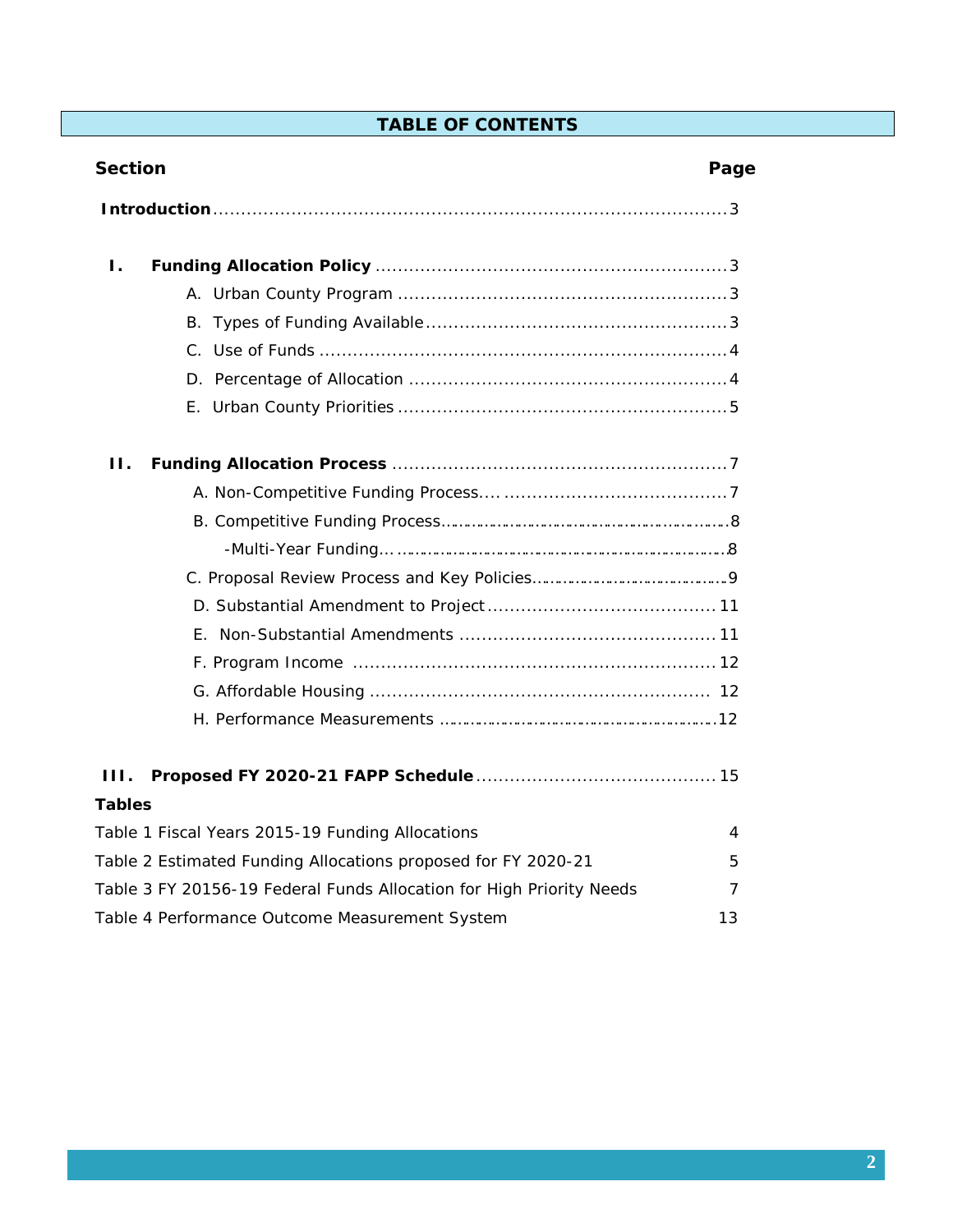# **Introduction**

Under Title I of the Housing and Community Development Act of 1974, as amended, Orange County meets the qualifications of an Urban County. Under Federal regulations, Urban Counties are eligible to receive and allocate Community Development Block Grant (CDBG), Home Investment Partnership Program (HOME), and Emergency Solutions Grant (ESG) funds. Housing & Community Development and acts as the lead agency for administrating each program, under the direction of the U.S. Department of Housing and Urban Development (HUD).

The FY 2020-21 Funding Allocation Policy and Process (FAPP) is a planning document that marks the first year of the FY 2020-24 Consolidated Plan (ConPlan). The primary purpose of the FAPP is to utilize priorities listed in the ConPlan to address local housing and community development needs with Federal and local resources in preparing the Annual Action Plan (AAP). The Annual Action Plan (AAP) will be presented to Orange County Board of Supervisors at a Public Hearing in or about April 2020.

The FAPP also includes estimated funding goals for eligible housing, community development, and/or economic development activities; the process for distributing funding; funding priorities; funding exceptions; and overall requirements to be met when using Federal and local funds.

In order to qualify for funding under the CDBG, HOME or ESG programs HUD uses 80 percent of the Area Median Income (AMI) to determine eligibility. Therefore, projects and activities must ensure that persons being served have incomes at or below 80 percent AMI.

In compliance with HUD regulations (CFR 91.105), Housing & Community Development provides a 30 day public review and comment period for the following documents: the FAPP, AAP, and any substantial amendments to the AAP.

## **I. Funding Allocation Policy**

## **A. Urban County Program**

The Orange County Urban County Program is comprised of the County unincorporated area, eleven (11) cities with populations under 50,000 (participating cities) and two (2) cities, Placentia and Yorba Linda, with populations over 50,000 (metropolitan cities). The eleven (11) participating cities include Brea, Cypress, Dana Point, Laguna Beach, Laguna Hills, Laguna Woods, La Palma, Los Alamitos, Seal Beach, Stanton, and Villa Park. These cities are not eligible to receive Community Planning and Development (CPD) program funds directly from the U.S. Department of Housing and Urban Development (HUD) and have opted to participate in the Urban County Program. The cities of Placentia and Yorba Linda, with populations of over 50,000, are eligible to participate as an entitlement jurisdiction and have elected to join with the Urban County Program as a metropolitan city.

## **B. Types of Funding Available**

The Urban County Program annually receives Federal and local funds to allocate to projects and activities that meet identified needs as stated in the ConPlan. The following types of funding are anticipated to be available during FY 2020-21:

### Federal Funds

Community Development Block Grant (CDBG-14.218), Emergency Solutions Grant (ESG-14.231), Home Investment Partnerships Program (HOME-14.239) and program income generated from repayments or other funding accrued and collected from previously funded CDBG and HOME projects.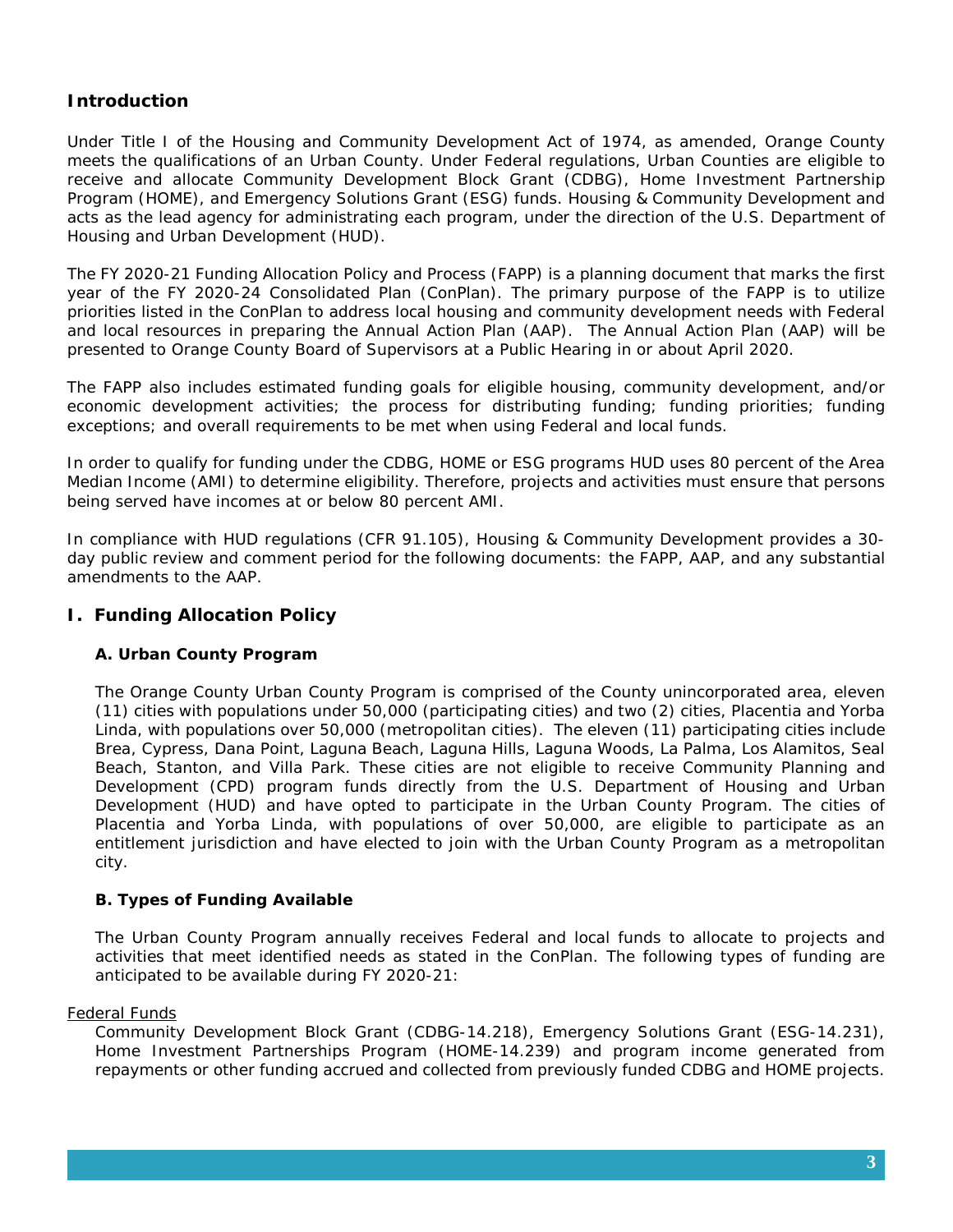### State/Local Funds

Orange County Housing Authority Operating Reserves, Housing Successor Agency if available, Operating Reserves, State Funds and State ESG funding and or other state or local funds as may be available.

## **C. Use of Funds**

The Urban County Program allocates Federal, State and local funds to a variety of projects and activities including the development of housing (both permanent and rental), improvements to public facilities, acquisition of land, and public services. Table 1 (below) identifies those Federal and local funds allocated in years 1-5 of the FY 2015-19 Consolidated Plan.

|                                              | <b>TABLE</b><br>$\mathbf{1:}$<br><b>FY</b> | $2015 - 19$       | <b>FUNDING</b> | <b>ALLOCATIONS</b> |                   |                |
|----------------------------------------------|--------------------------------------------|-------------------|----------------|--------------------|-------------------|----------------|
|                                              | FY 2015-16                                 | FY 2016-17        | FY 2017-18     | FY 2018-19         | FY 2019-20        | <b>Funding</b> |
| <b>Federal Program</b><br><b>Funds</b>       | Year 1                                     | Year <sub>2</sub> | Year 3         | Year 4             | Year <sub>5</sub> | <b>Totals</b>  |
| <b>CDBG</b>                                  | \$3,219,617                                | \$3,235,107       | \$3,227,880    | \$3,253,262        | \$3,182,873       | \$16,118,739   |
| <b>HOME</b>                                  | \$686,908                                  | \$736,755         | \$744,255      | \$1,050,496        | \$995,126         | \$4,213,540    |
| <b>ESG</b>                                   | \$271,224                                  | \$213,433         | \$215,408      | \$215,496          | 220,824           | \$1,136,385    |
| <b>Subtotal Federal</b><br><b>Funds</b>      | \$4,177,749                                | \$4,185,295       | \$4,187,543    | \$4,519,254        | \$4,398,823       | \$21,468,664   |
| Reprogrammed /PI Federal Funds               |                                            |                   |                |                    |                   |                |
| CDBG Program Income                          | \$225,000                                  | \$205,227         | \$198,202      | \$153,000          | 170,225           | \$951,654      |
| <b>CDBG Reprogrammed</b>                     | \$257,847                                  | \$612,793         | \$685,764      | \$149,086          | 327,898           | \$2,033,388    |
| <b>ESG Reprogrammed</b>                      | 0                                          | $\mathbf 0$       | \$0            | $\mathbf 0$        | $\mathbf 0$       | \$0            |
| <b>HOME Program Income</b>                   | \$200,000                                  | \$180,000         | \$135,000      | \$135,000          | \$135,000         | \$785,000      |
| <b>Subtotal</b><br><b>Reprogrammed Funds</b> | \$682,847                                  | \$998,020         | \$1,018,966    | \$437,086          | \$633,123         | \$3,770,042    |
| <b>Total Federal Funding</b>                 | \$4,860,596                                | \$5,183,315       | \$5,206,509    | \$4,956,340        | \$5,031,946       | \$25,238,706   |
| <b>Other Funds</b>                           | \$540,000                                  | \$2,052,930       | \$1,860,945    | 557,450            | \$1,320,000       | \$6,331,325    |
| 15U Housing Funds                            | \$50,000                                   | \$50,000          | \$50,000       | \$100,000          | \$50,000          | \$300,000      |
| <b>Total Funds</b>                           | \$5,450,596                                | \$7,286,245       | \$7,117,454    | \$5,613,790        | \$6,401,946       | \$31,870,031   |
|                                              |                                            |                   |                |                    |                   |                |
|                                              |                                            |                   |                |                    |                   |                |

## **D. Percentage of Allocation**

Based on the needs identified in the FY 2015-19 ConPlan, Housing & Community Development is estimating the percentage of funds to allocate toward each proposed activity for the FY 2020-21 AAP. The percentages identified in Table 2 (below) were derived from 5-Year Needs Assessment based by priority needs identified in the ConPlan as follows (these figures are subject to adjustment based on the development of the FY 2015-19 ConPlan):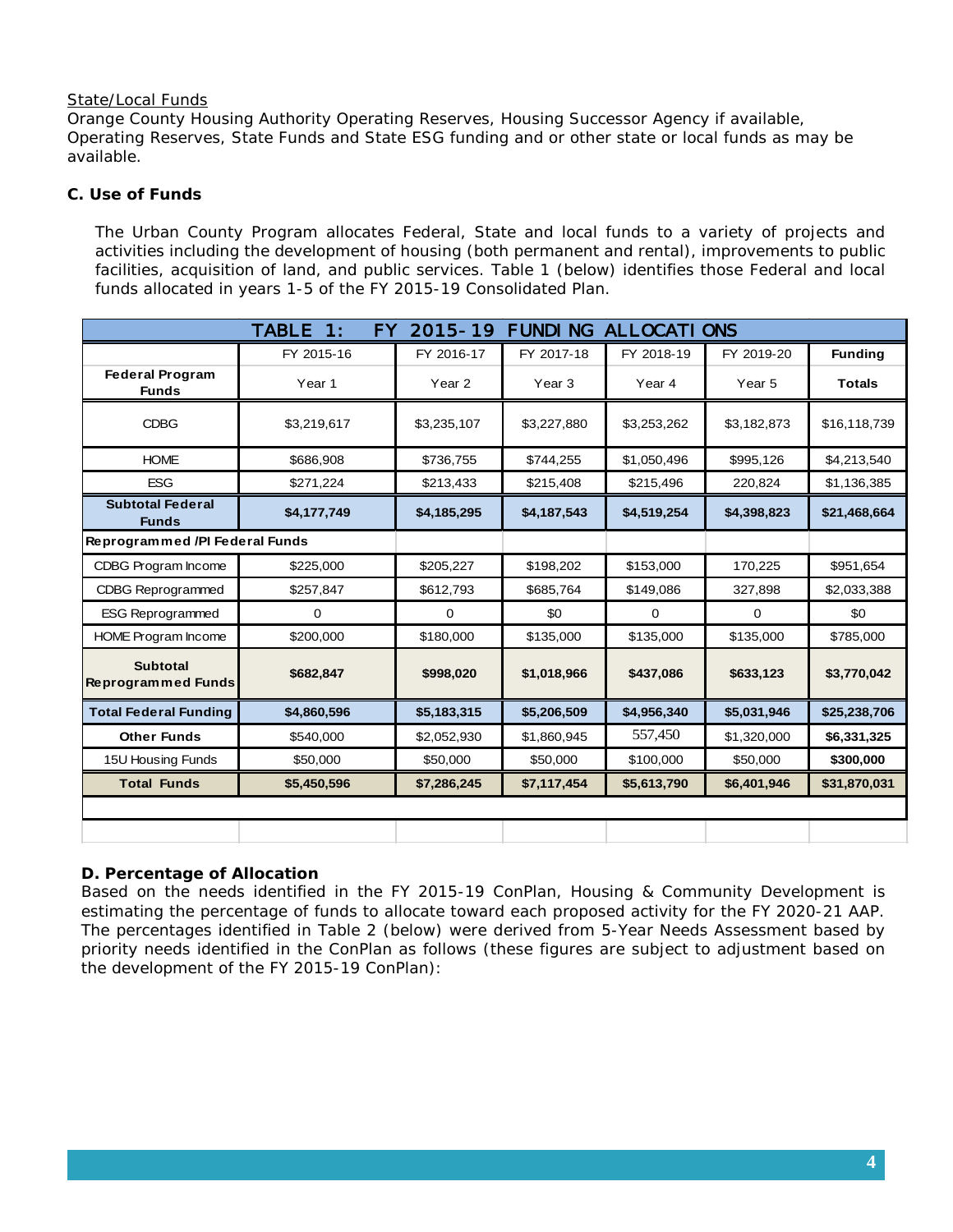| TABLE 2:                                                                                                                                                 | <b>ESTIMATED FUNDING ALLOCATIONS PROPOSED FOR FY 2020-21</b> |  |  |  |
|----------------------------------------------------------------------------------------------------------------------------------------------------------|--------------------------------------------------------------|--|--|--|
|                                                                                                                                                          | % Range                                                      |  |  |  |
| $\star$<br>Affordable Housing<br>(Assumes all HOME funds including 15% Home<br>CHDO mandate and funding for both affordable<br>rental and homeownership) | 20%-25%                                                      |  |  |  |
| Housing Rehabilitation (CDBG)<br>15%-20%                                                                                                                 |                                                              |  |  |  |
| Public Facilities and Improvement (CDBG)                                                                                                                 | <b>22%-30%</b>                                               |  |  |  |
| <b>Public Services</b><br>(Includes Maximum CDBG limit of 15%, plus ESG,<br>and local funding, if available)                                             | 20%-30%                                                      |  |  |  |
| <b>Percentage of Total Funding</b>                                                                                                                       | 100%                                                         |  |  |  |
| Source: Housing & Community Development                                                                                                                  |                                                              |  |  |  |
| Affordable Housing funding is distributed through a senarate process                                                                                     |                                                              |  |  |  |

Affordable Housing funding is distributed through a separate process.

Because the FAPP is a forward planning document, the allocation percentages listed in Table 2 may differ from actual dollars expended based on the number of applications received and funded. The percentages may change also based on final allocations of funds from HUD and calculation of any recaptured funds available from the prior fiscal years. If demand for one activity is under subscribed and funds are available to allocate to another eligible activity, which is oversubscribed, Housing & Community Development & may recommend to the Orange County Board of Supervisors that funding percentages change to meet local needs.

Based on funding levels, not all projects that score the minimum 70 points required for consideration for funding may be recommended for preliminary funding. Those projects may be placed on a Wait List and will be considered for funding in the future should additional recaptured or reprogrammed dollars become available. However, due to limited resources, Housing & Community Development may also recommend funding projects that were not funded to maximum capacity prior to funding projects on the Wait List.

To avoid funding cuts, the County may utilize reprogrammed funds in FY 2020-21 as funding is available and eligible.

## **E. Urban County Priorities**

Priorities for the Urban County Program are established during the development of the ConPlan which is currently underway for FY 2020–24. The FY 2015-19 ConPlan identified, within a five-year reporting period, Orange County's overall community development needs (i.e., Housing, Special Needs, and Housing and Community Developments Activities) for extremely low, low and moderate-income persons and households. Additionally, a major component of the ConPlan is the Strategic Plan that outlines Orange County's long-term goals and prioritizes its housing and non-housing needs. The Strategic Plan also presents a comprehensive approach to addressing homelessness through a Continuum of Care System (CoC).

To better understand local needs a comprehensive Housing and Community Development Needs Survey was distributed to residents living in participating jurisdictions in the Urban County Program by the following means:

- Made available and collected at community centers and public counters;
- Mailed to social service providers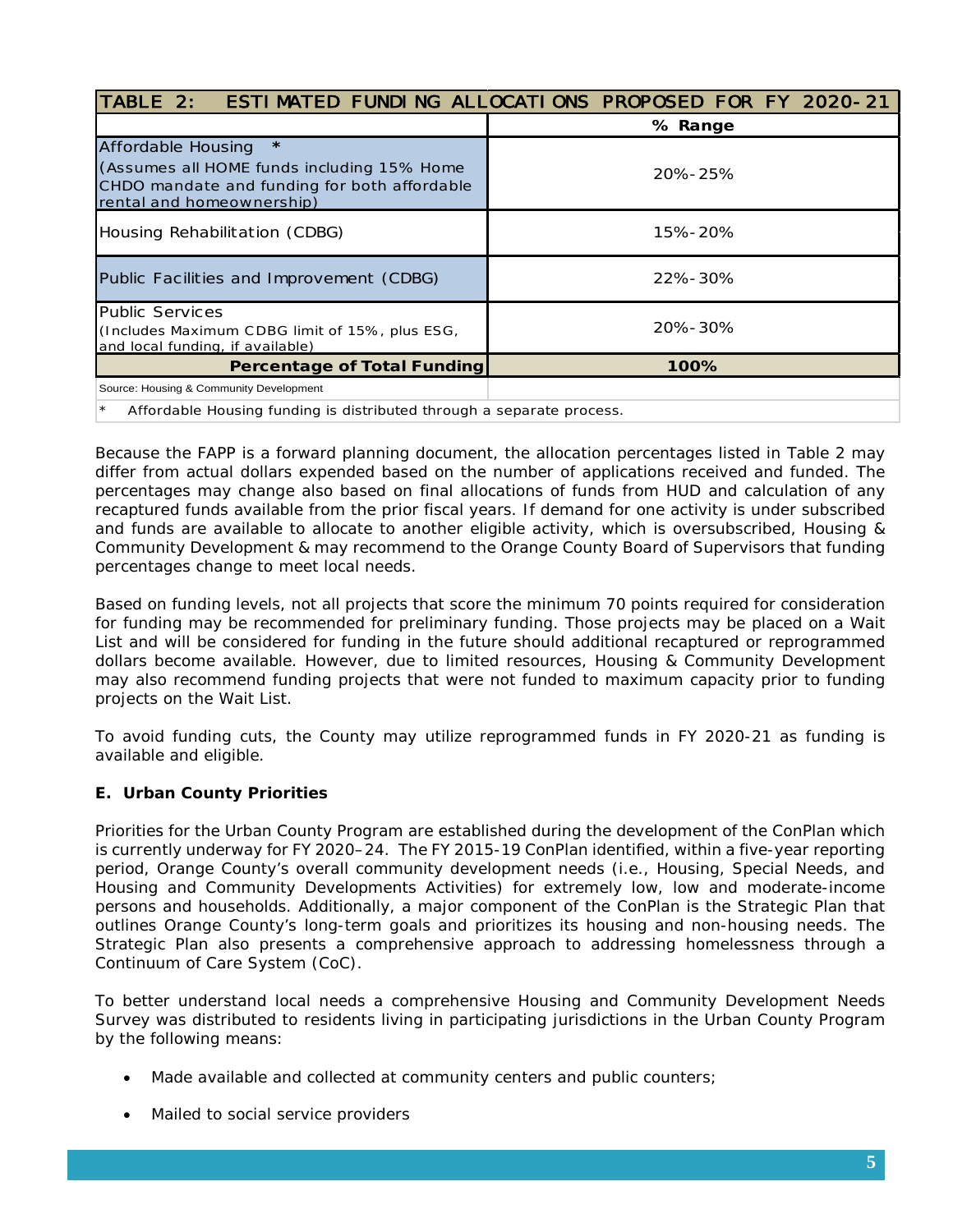- Distributed at community meetings for input.
- Made available on the County Website under OC Housing & Community Development for general public input.
- Annually each Organization is responsible to conduct public hearings (City Council, Board of Supervisors, Non-Profit Board Meetings, etc.) to gather public input on activities to fund.

In addition to resident surveys, interviews were also conducted with Non-Profit Service Providers to further understand local needs. The development of the FY 2020-24 ConPlan will also include a survey process.

## **Priority Ranking:**

Based on the comprehensive Housing and Community Development Needs Survey, priority ranking was assigned to each category of need as follows:

- **High Priority:** Activities to address this need are expected to be funded with CPD funds during the five-year period.
- **Low Priority:** If CPD funds are available, activities to address this need may be funded during the five-year period.
- **No Such Need:** The Urban County Program finds there is no need for such activities or the need is already substantially addressed. The Urban County Program will not support applications for public assistance by other entities for activities where no such need has been identified.

For the purposes of allocating Federal and local resources overall priority will be given to projects that meet a "High" priority need.

These priorities are subject to adjustment based on the development of the FY 2020-24 ConPlan.

## **Additional Priorities:**

The following are examples of additional project and activity types that will be considered for funding although they did not appear on the Housing and Community Development Needs Assessment Survey.

- Homeless Services activities;
- Public Services projects filling the gap in the Homeless CoC which were not filled by Continuum of Care Homeless Assistance funding;
- Projects that fulfill federal Regulations or assist in achieving compliance with Federal law (e.g. Non-Compliance with ADA).

## **Projects Considered Non-Priority projects:**

The following is a list of projects and activity types that will not be given consideration for funding, as they are not a priority need.

• Projects that contain eligible activities not identified on the priority charts;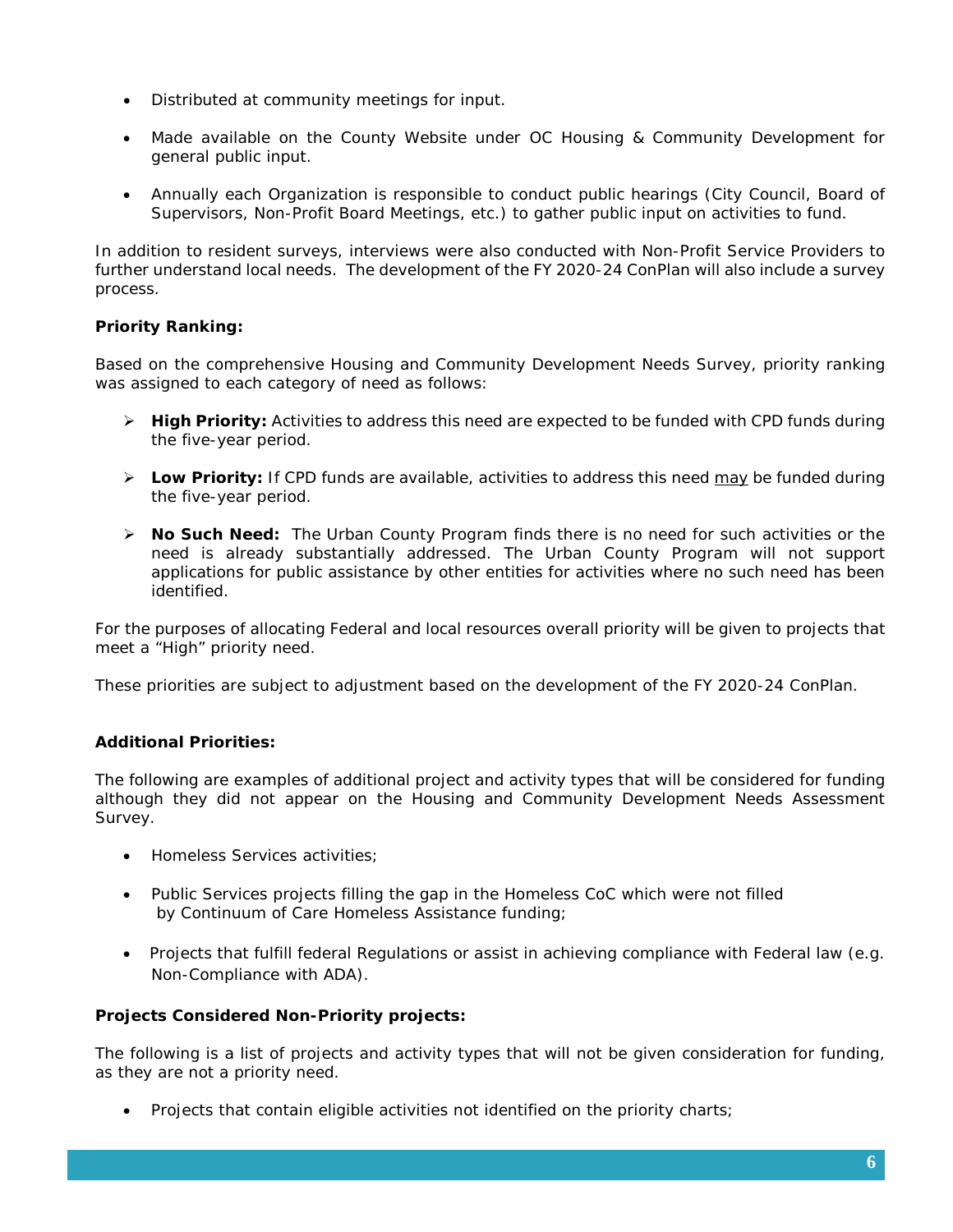- Projects seeking funding for planning costs;
- Projects seeking funds for lead-based paint activity costs. These costs may be paid either through available rehabilitation funds or through funds received from other funding sources such as the Healthy-Homes, Lead-Based Paint Hazard Control Program.
- Improvements to streets/alleyways located outside of income-qualified census tracts.
- Projects involving the construction and installation of street signs.
- ADA improvements to buildings or portions thereof, which are used for the general conduct of government, that do not comply with 24 CFR570.200 (b) (1) and do not meet one of the three National Objectives of the CDBG Program.

## **Exemptions from the Funding Allocation Process:**

In addition to priority and non-priority ranked projects, the Urban County Program also undertakes certain activities that are exempt from the competitive process:

- Administration The Urban County Program utilizes a percentage of Housing & Community Development & allocations to administer the CDBG, ESG and HOME programs.
- Orange County's obligations to a specific community center(s) within the unincorporated area.
- Orange County's Emergency Shelter Program, and other low-threshold emergency shelters located in participating cities to receive remaining CDBG Public Services funds (capped at 15% of total CDBG allocation, plus receipted Program Income) and ESG funds.
- Fair Housing and Equal Opportunity related activities as mandated by HUD.

### **Priority Activities**

Table 3 shows the funds for the FY 2015-19 Consolidated Plan period, the funds actually allocated in each Fiscal Year, and the difference (funds needed).

| TABLE 3: FY 2015-19 FEDERAL FUNDS ALLOCATION FOR HIGH PRIORITY NEEDS |                     |             |             |             |             |             |             |
|----------------------------------------------------------------------|---------------------|-------------|-------------|-------------|-------------|-------------|-------------|
| Activities<br>5 Year Plan                                            | <b>Funds Needed</b> | FY 2015-16  | FY 2016-17  | FY 2017-18  | FY 2018-19  | FY 2019-20  |             |
| Priorities                                                           | Needs and           |             | Year 1      | Year 2      | Year 3      | Year 4      | Year 5      |
| CDBG                                                                 | \$15,600,000        | (\$517,739) | \$3,219,617 | \$3,235,107 | \$3,227,880 | \$3,252,262 | \$3,182,873 |
| <b>HOME</b>                                                          | \$5,550,000         | \$1,376,460 | \$686,908   | \$736,755   | \$744,255   | \$1,050,496 | \$955,126   |
| <b>ESG</b>                                                           | \$1,225,000         | \$88,265    | \$271,224   | \$213,433   | \$215,408   | \$215,846   | \$220,824   |
| <b>Totals</b>                                                        | \$22,375,000        | \$946,986   | \$4,177,749 | \$4,185,295 | \$4,187,543 | \$4,518,604 | \$4,358,823 |

## **II. Funding Allocation Process**

### **A. Non-competitive Funding Process:**

- Administration The Urban County Program utilizes a percentage of Housing & Community Development & allocations to administer the CDBG, ESG and HOME programs.
- Orange County's obligations to a specific community center within the unincorporated area.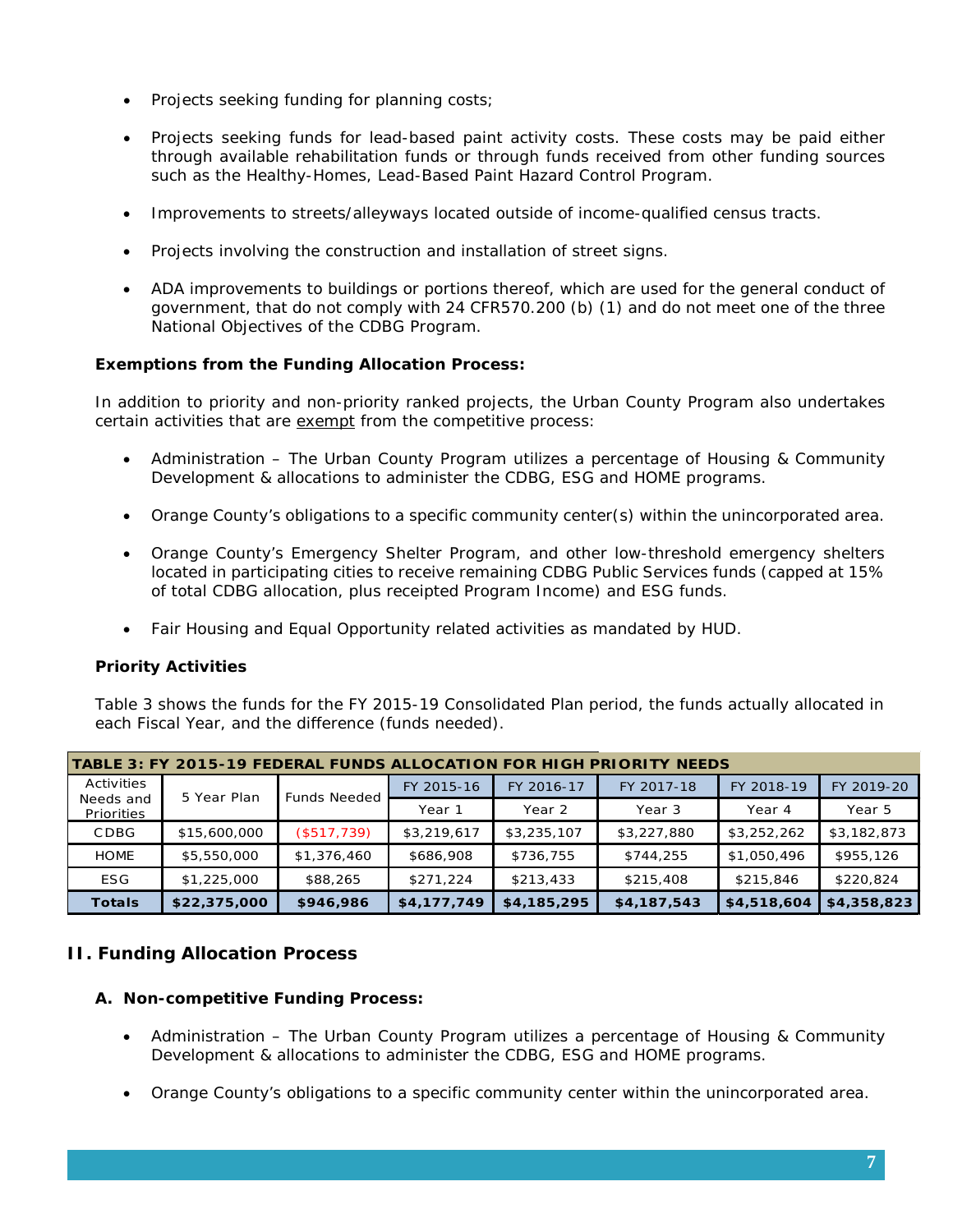- Orange County's Emergency Shelter Program, and other low-threshold emergency shelters located in participating cities to receive remaining CDBG Public Services funds (capped at 15% of total CDBG allocation, plus receipted Program Income) and ESG funds.
- Fair Housing and Equal Opportunity related activities as mandated by HUD.

## **B. Competitive Funding Process**

The Urban County Program utilizes a competitive Request for Proposal (RFP) process to distribute both Federal, State and local funds. The following activities are funded through this competitive process

- One-year RFP Public Facilities & Improvement projects for FY 2020-21 is anticipated to be release in November 2019 RFP No. 012-20.
- Three-year RFP Housing Rehabilitation for FY 2020-21, 21-22, 22-23 is anticipated to be released concurrently with PF&I RFP in November 2019 No. 012-19.

## **Evaluation Committee**

The Evaluation Committee is the evaluating body for all applications submitted in response to the Urban County Program's competitive RFP process. The Evaluation Committee is comprised of one evaluation committee for Public Facilities and Improvements and Housing Rehabilitation. The Committee may be comprised of H&CD Commission members, community representatives, County staff and other individuals knowledgeable about community development, community services, and housing activities.

### **Multi-Year Funding Process**

### **Public Services and Housing Rehabilitation**

For FY 2020-21, Housing & Community Development (HCD) is recommending that successful Public Services projects be funded for the first of a three-year funding cycle; Housing Rehabilitation (HR) projects recommended to be funded for the first of a three-year funding cycle; and Public Facilities and Improvement (PF&I) projects be funded for a one year of funding.

Projects that are recommended to receive funds as the result of the funding in Year 1 (FY 2020-21) may receive funding Year 2 (FY 2021-22), and may receive funding for Year 3 (FY 2022-23) provided the organization successfully meets the following criteria:

- $\triangleright$  Project remains in compliance with contractual milestones
	- All projects must expend 50% of their contractual funds and complete 50% of their contractual accomplishments by January 15, of the contract year; 70% by March 15, of the contract year; and 80% by April 15, of the contract year, unless there are extenuating circumstances.
	- All Public Service projects that serve homeless populations are required to participate in the County's Homeless Management Information System (HMIS). For information regarding HMIS please contact 2-1-1 OC at: (714) 288-4007, or HMIShelpdesk@211oc.org.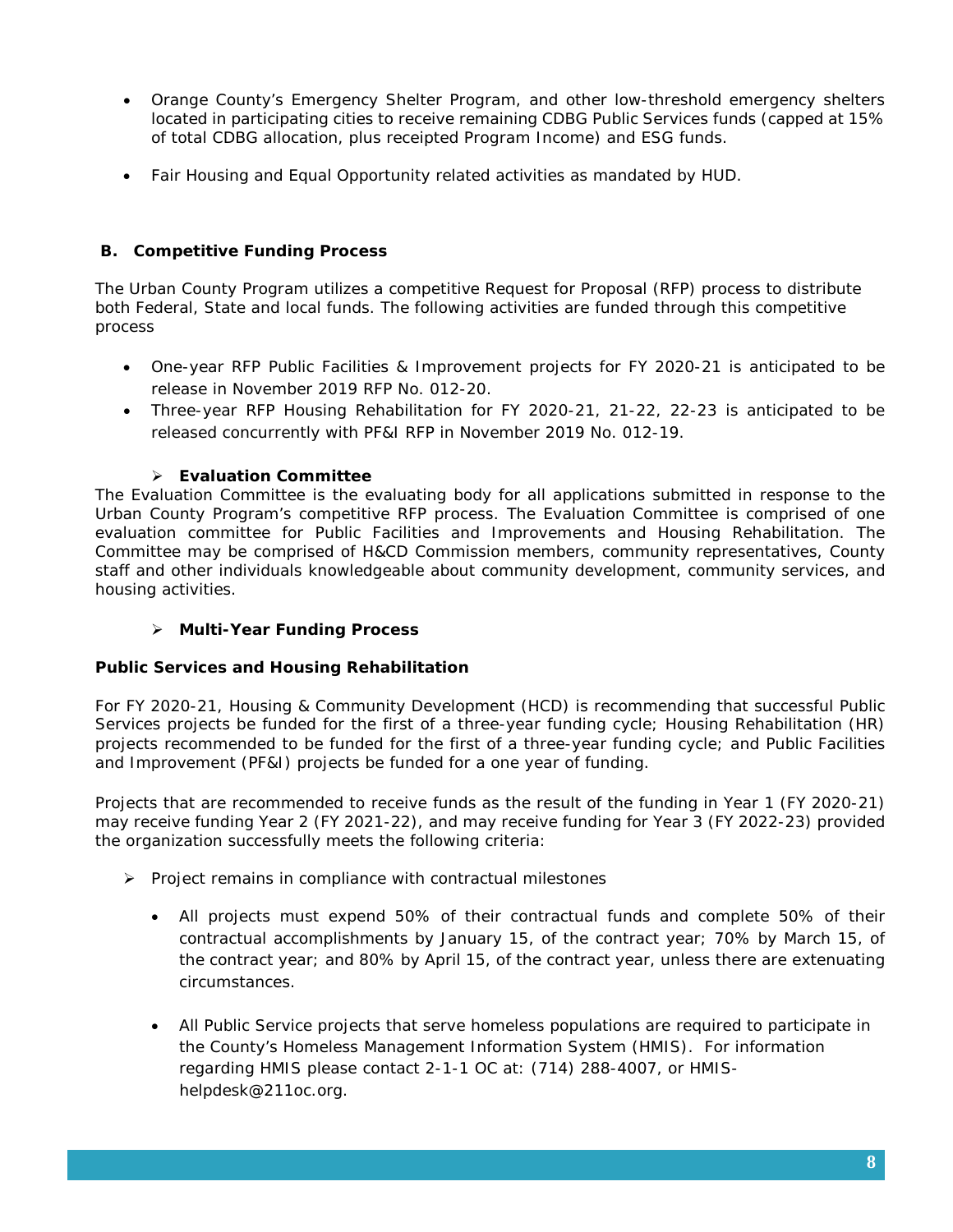- Exceptions to these requirements include; contracts that expend their funding later in the fiscal year (i.e., seasonal shelters), recommendation of the Evaluation Committee, exemption from Housing & Community Development Director, and delays due to HUD or Housing & Community Development administration of contracts.
- Project continues to meet the priority status for which it was funded in Year 1.
- New PF&I project meets the priority and eligibility status.
- PF&I project continues to leverage funds with other sources. A Leverage amount of 20% for any projects \$350,000 or over.
- All project accomplishments must be correctly reported quarterly on the Grantee Performance Report (GPR) and/or other documentation as described in current year contract.
- Project must receive a successful assessment of performance and progress from Housing & Community Development staff, including but not limited to submission of the required insurance certifications and all environmental clearances will need to be completed and cleared prior to project start date.
- Organizations that receive an unsuccessful assessment of performance will be reviewed and reevaluated by the evaluation committee for future funding consideration.

Projects meeting the January 15<sup>th</sup> contract year milestone will be included in the current year draft Annual Action Plan; however, projects that fail to meet this deadline may be removed from the draft Annual Action Plan prior to its presentation to the Orange County Board of Supervisors at the public hearing.

## **C. Proposal Review Process and Key Policies**

In order to ensure integrity and reliability, the proposal review process is applied to each application on a consistent basis. In addition, maximum flexibility has been built into the proposal review process in order to ensure that Federal and local resources are available to assist the County in meeting its Community Development needs. Housing & Community Development staff may provide technical support to the Evaluation Committee's proposal review process.

### **1. Proposal Review Process**

All proposals will be reviewed utilizing the following six (6) steps:

- 1. Initial threshold review of all proposals submitted based on eligibility requirements established by HUD, will be conducted by Housing & Community Development & staff.
- 2. After threshold review applications are forwarded to the Evaluation Committee for review, scoring, and ranking, consistent with the RFP guidelines.
- 3. Applicants deemed as unsuccessful by the Evaluation Committee are offered the opportunity to protest following the Contract Policy Manual for procurement.
- 4. After addressing any protests, Contract Development and Management (CDM) provides a list of proposals recommended for funding to Housing & Community Development staff.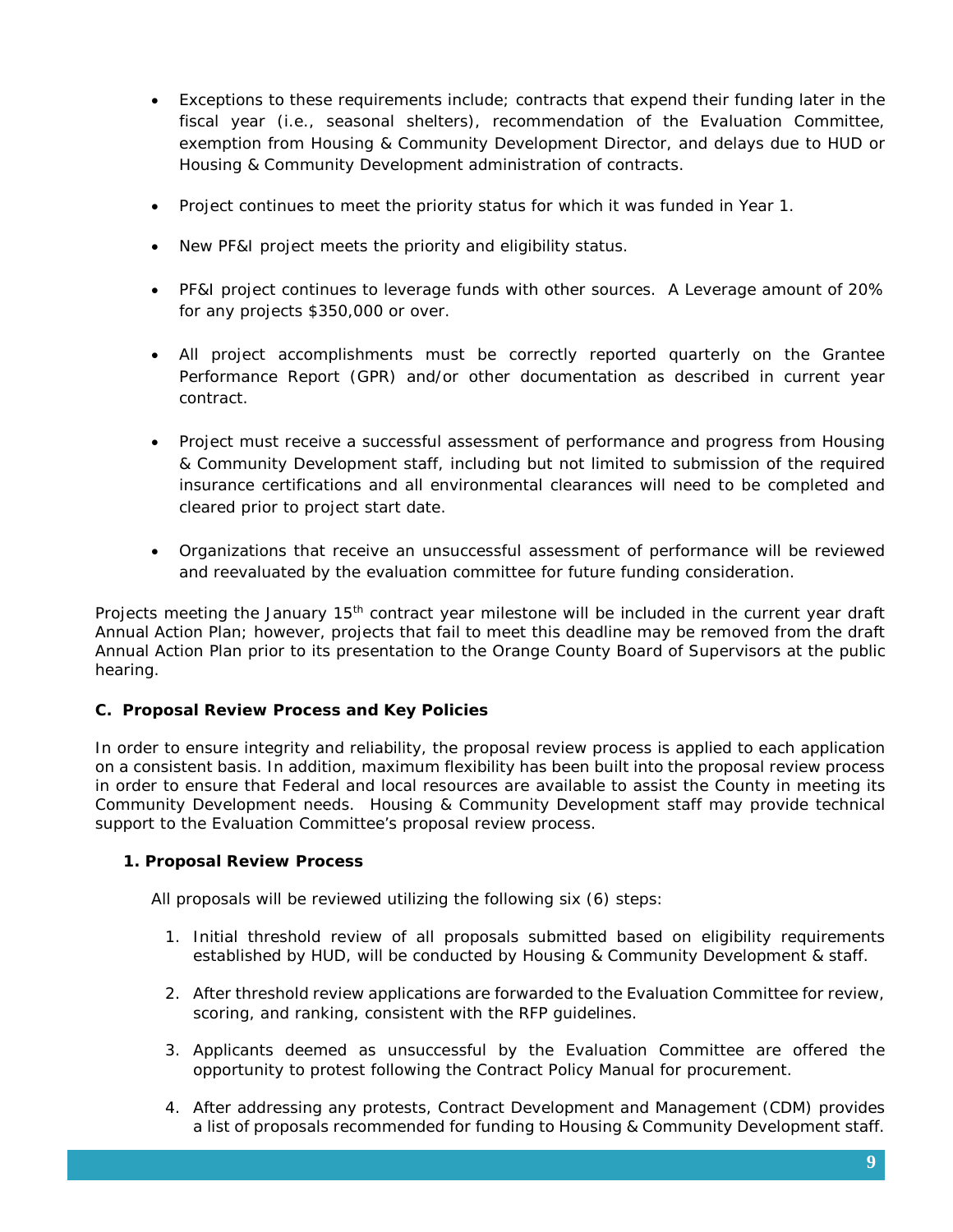- 5. Projects recommended for funding are compiled and presented to the public for comment in the draft Annual Action Plan and later to the Orange County Board of Supervisors for approval.
- 6. Projects are preliminarily awarded funding until final approval from HUD.

### **2. Key Policies**

**Renewal Applicants-** Those applicants having been under contract with Housing & Community Development within the past 3 years.

- Housing & Community Development staff shall review project performance from projects within the past 3 years.
- Renewal evaluations will focus on, but will not be limited to, subrecipient compliance with contractual obligations and meeting scheduled accomplishments as reported on the current year's Grantee Performance Report (GPR).

**Activity Specific Policies**- the following requirements apply to all Public Services, Housing Rehabilitation and Public Facilities and Improvements projects and activities.

- All projects and activities providing services to homeless individuals and/or families are required to be an active participant in the Homeless Management Information System (HMIS).
- \$200,000 maximum funding amount for Housing Rehabilitation; however, limit awards to no more than 35% of the total funds available for projects.
- \$350,000 maximum funding amount for Public Facilities and Improvements.

#### **Minimum Application Requirement**

- A minimum application grant amount (based on available funding) is established at \$15,000 per year for all activities.
- A Maximum of **one** PF&I application per City or jurisdiction will be accepted.
- Projects must meet a national objective as identified by HUD Regulations Criteria for National Objectives (24 CFR 570.208).
- Depending on funding source, the proposed activity must be eligible as defined by HUD Regulations under Basic Eligible Activities (24 CFR 570.201)
- The population to be served or to benefit from the project must be primarily low to moderate-income as defined by HUD.
- If the applicant is a current or past recipient of assistance under a HUD McKinney Act program (i.e., Continuum of Care) or the HUD Single Family Property Disposition Program, there must be no project or construction delay, HUD finding, outstanding Annual Progress Report (APR), or outstanding audit that HUD deems serious regarding the administration of HUD McKinney Act programs or the HUD Single Family Property Disposition Program.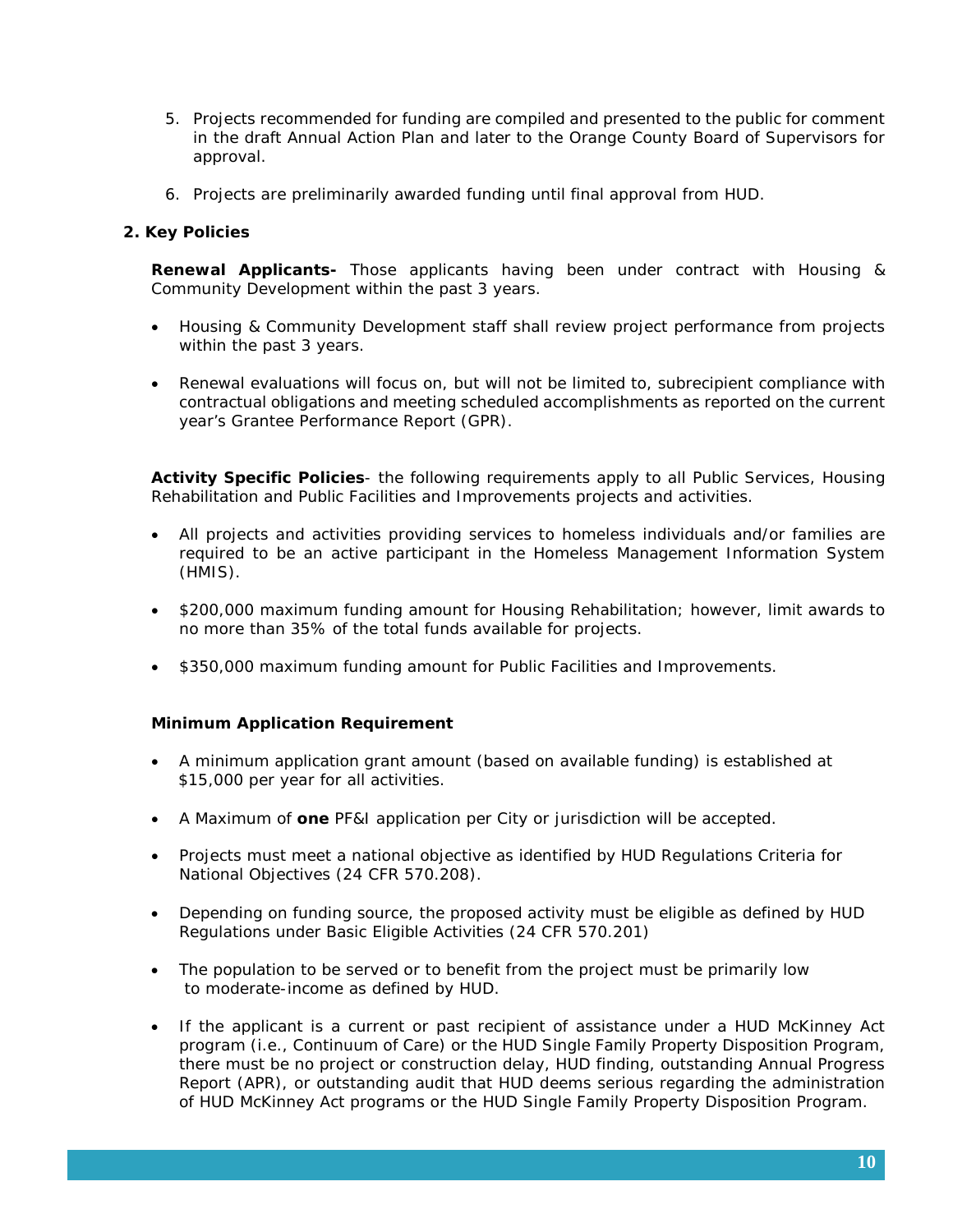- Applicant must submit a copy of the organization's most recent audit (within the last two years) by an independent certified CPA and a description of corrective action taken for any findings identified by the auditor, both of which will be reviewed by the OC Community Resources Accounting Manager or designated staff.
- The applicant must be in compliance with applicable civil rights laws and Executive Orders. There must be no pending civil rights suits, outstanding findings, of noncompliance with civil rights statues, Executives Orders, or regulations, unresolved Secretary (Secretary of the U.S. Department of Housing and urban Development) charge of discrimination issued under the Fair Housing Act, no adjudications of civil rights violations on a civil action or deferral of processing of applications from the applicant imposed by HUD.

## **D. Substantial Amendments to Projects**

### **1. Substantial Amendment**

From time-to–time, it may be necessary for the County to process a "substantial amendment" to the Five-Year Consolidated Plan or the One Year Annual Action Plans to allow for new CDBG, ESG, HOME or local-funded activities, modification of existing activities; or other CPD program administrative actions.

Any proposed amendment that is considered a "substantial amendment" is subject to the Citizen Participation process, requires formal action by the Board of Supervisors, and approval by HUD. A thirty (30) day public notice is published to provide the opportunity for the public to review and comment on the proposed substantial amendments. The County will consider all comments or views received from the public concerning proposed substantial amendments in accordance with 24 CFR 91.105 (c)(3). A summary of these comments and views, including comments or views not accepted (and the reason why) shall be attached to the substantial amendment.

The County of Orange is required by HUD [24 CFR 91.505 (b)] to identify the criteria to be used in determining if a proposed action will be considered a *Substantial Amendment.* The following criteria will be used by the County – if any one criterion applies, a substantial amendment will be required:

- 1. A new activity not previously listed and described in the Consolidated Plan/Annual Action Plan;
- 2. When a proposal is made to amend the description of an existing activity in such a way that the newly described purpose, scope, or beneficiaries differ significantly from the original activity's purpose, scope, or beneficiaries; or
- 3. An increase in the amount of Federal Community Planning Development and/or local funds allocated to an existing activity when the following apply:
	- a. An increase in funding for a public service activity in an amount greater than a 50% increase over the current funded amount.
	- b. An increase in the funding for public facility improvements/housing rehabilitation in an amount greater than a 50% increase over the current funded amount.

In an effort to efficiently utilize CDBG funds within the time frames required by HUD, the County will consider the reprogramming of unspent CDBG balances from completed and cancelled CDBG-funded activities to other eligible activities as a "Non-Substantial Amendment". In the event that any of these "administrative" reprogramming actions fall under the "substantial amendment" criteria, the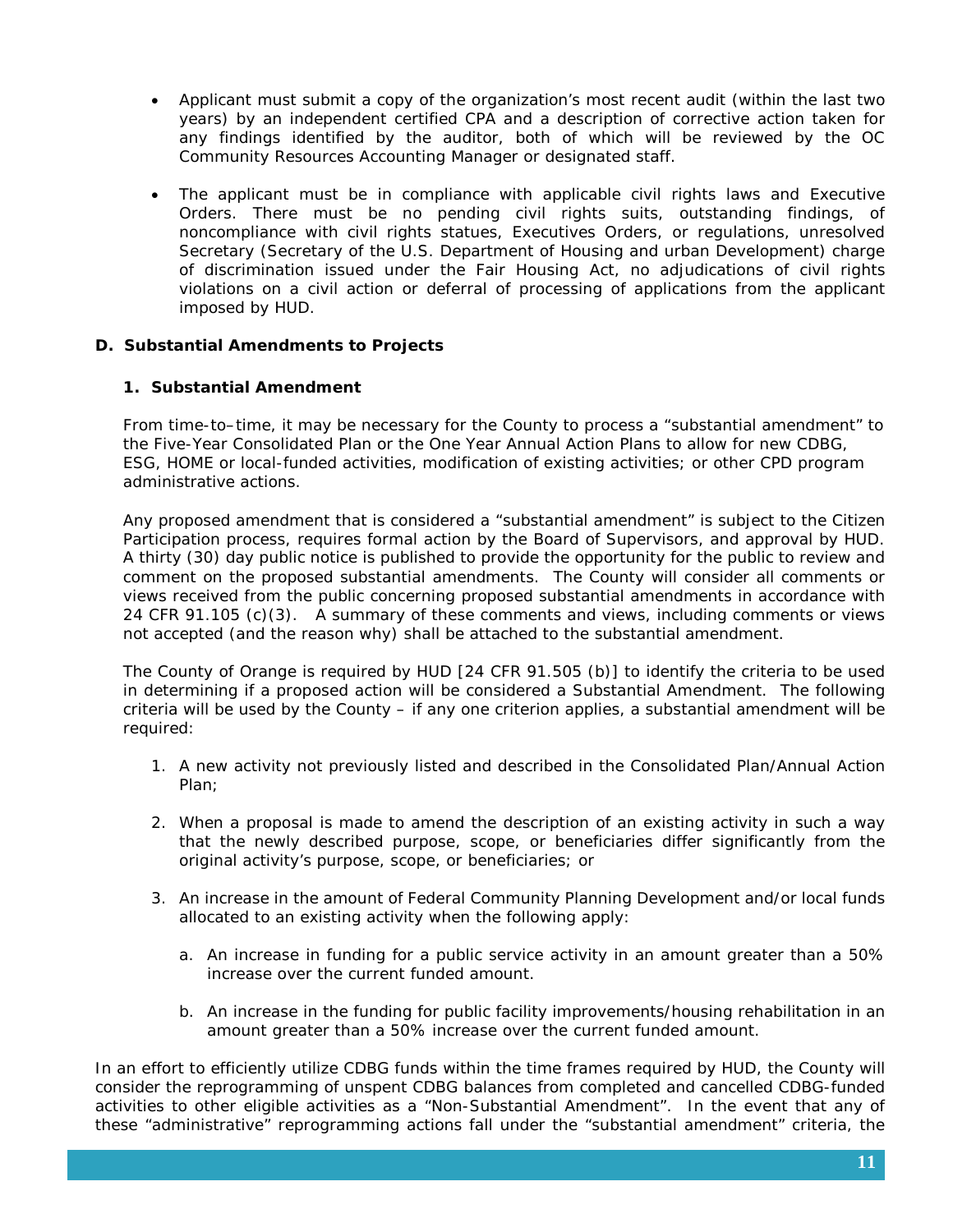proposed actions are subject to the Citizen Participation process, requires formal action by the Board of Supervisors, and subsequent approval by HUD.

## **E. Non-Substantial Amendments to Projects**

#### • **Non-Substantial Amendment**

- From time-to–time, it may be necessary for the County to process a "non-substantial amendment" to the One Year Annual Action Plan to allow for changes in CDBG, ESG, HOME or local-funded activities, six-month extension of contract end date, or other CPD program administrative actions.
- Any proposed amendment that is considered a "non-substantial amendment" that has an increase of funding between 11% and 50% of original contract amount, requires formal action by the Board of Supervisors.

The County will maintain and provide for public review a Reprogramming Action File that provides details for every reprogramming action (Substantial and Non-Substantial) taking place during the program year.

### **F. Program Income**

Successful applicants will be required to comply with regulations set forth in 24 CFR 570.504, as well as all applicable State and Orange County regulations when reporting Program Income. Program Income is considered as funds generated by the successful applicant as a result of receiving Federal State and or local funds provided in a contract with Orange County.

All Program Income accrued shall be returned to Orange County on a quarterly basis prior to the successful applicant receiving any reimbursement from grant funds provided in their contract with Orange County.

### **G. Affordable Housing**

Activities associated with affordable housing such as new housing construction/acquisition project proposals, rental housing, single-family acquisition/rehabilitation, homeownership and tenant based rental assistance will be approved separately and presented to the Board of Supervisors. If the County selects to do homeownership activity, it will be pursuant to the current FY 2015-19 ConPlan recapture policy.

### **H. Performance Measurements**

Consistent with Federal Guidelines as referenced in Federal Register Notice, Vol. 70, No. 111, dated June 10, 2005 and Notice; March 7, 2006 update, Housing & Community Development/ developed a performance measurement system that identifies standardized objectives and outcomes for proposed activities, that can be reported at a national level. March 7, 2006 HUD updated guidelines. The following chart provides a brief outline of Housing & Community Development performance measurement system as recommended by HUD.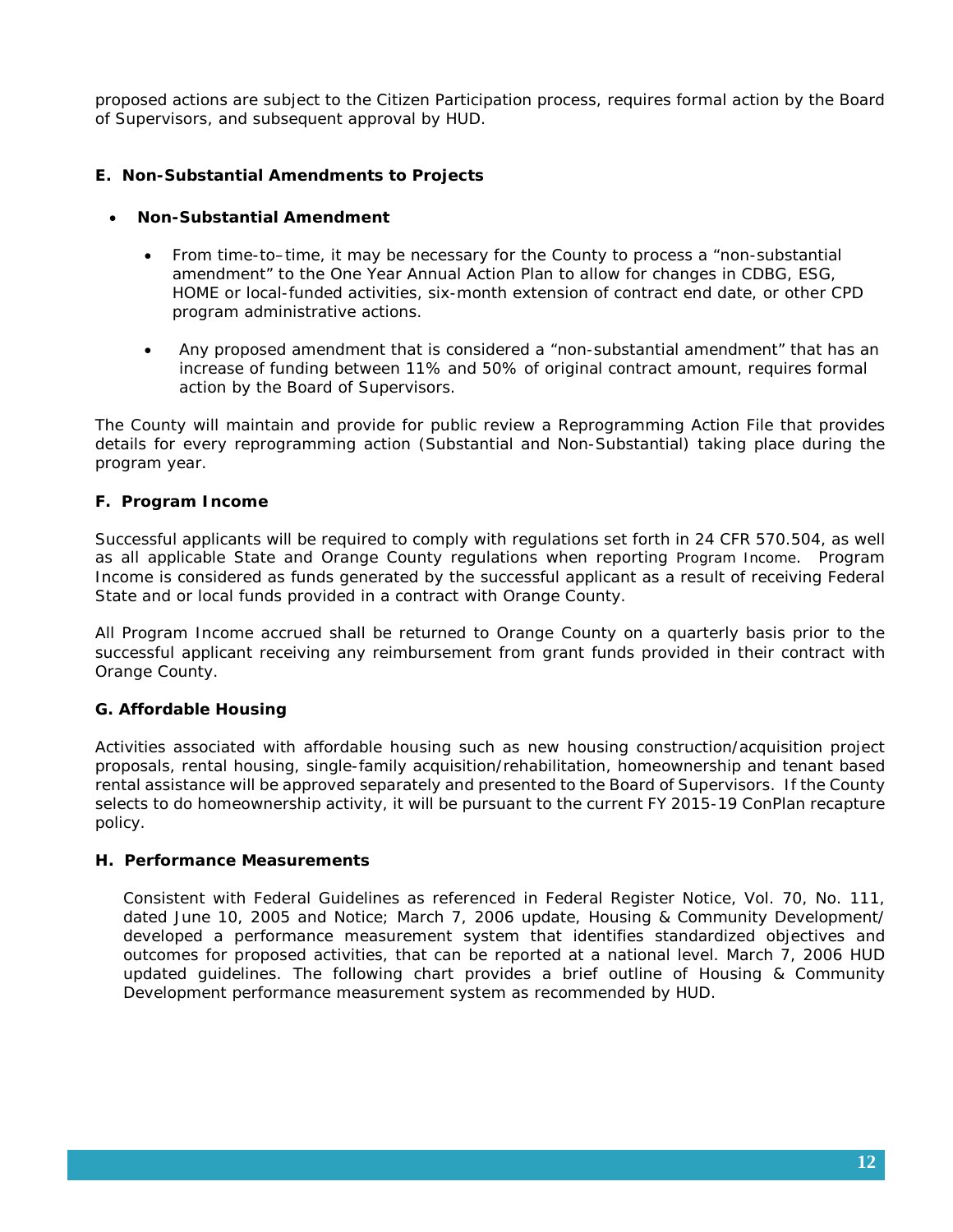#### **Table 4: PERFORMANCE OUTCOME MEASUREMENT SYSTEM**

**Step 1: Assess Needs and Select Goals** 

**Step 2: Select Objectives with Outcomes** 

#### **Availability/Accessibility Affordability Sustainability**

Enhance Suitable Living Environment Through New/Improved Accessibility

Create Decent Housing with New/Improved Availability

Promote Economic **Opportunity** Through New/Improved Accessibility

Enhance Suitable Living Environment Through New/Improved Affordability

Create Decent Housing with New/Improved Affordability

Promote Economic **Opportunity** Through New/Improved Affordability

Enhance Suitable Living Environment Through New/Improved Sustainability

Create Decent Housing with New/Improved Sustainability

Promote Economic Opportunity Through New/Improved Sustainability

#### **Step 3:** Design Programs and Choose Activities

Housing Rehabilitation Rental Housing Production Community Facilities Public Safety **Infrastructure** Lead-based Paint Activities

HIV/AIDS Tenant-based Rental Assistance Economic Development Housing for Homeless Special Needs Housing Homeownership Assistance

Housing Counseling Public Services Code Enforcement Water/Sewer **Utilities** Transportation

 **Step 4:** Complete the Consolidated Plan/Action Plan

**Step 5: Develop the Outcome Statement** 

Output (quantified) + Outcome + Activity (description) + Objective

Number of households assisted Number of new businesses assisted Number of jobs created/retained Number of units made 504-accessible Number of years of affordability guaranteed Number of jobs with health care benefits Number of units meeting Energy Star standards Number of persons stabilized Acres of brownfields remediated Amount of money leveraged Number of affordable units Number of housing units for HIV/AIDS Number of units for chronically homeless Number of units made lead safe

 **Step 6**: Report (IDIS, CAPER)

For all projects report program requirements plus:

Income levels of persons, or households (30%, 50%, 60%, or 80% of area median income) Number of persons, households, units Number of communities/neighborhoods assisted Current racial/ethnic and disability categories Leveraging or Match

Source: Federal Register/Vol. 70, No. 111/Friday, June 10, 2005/Notices; March 7, 2006 update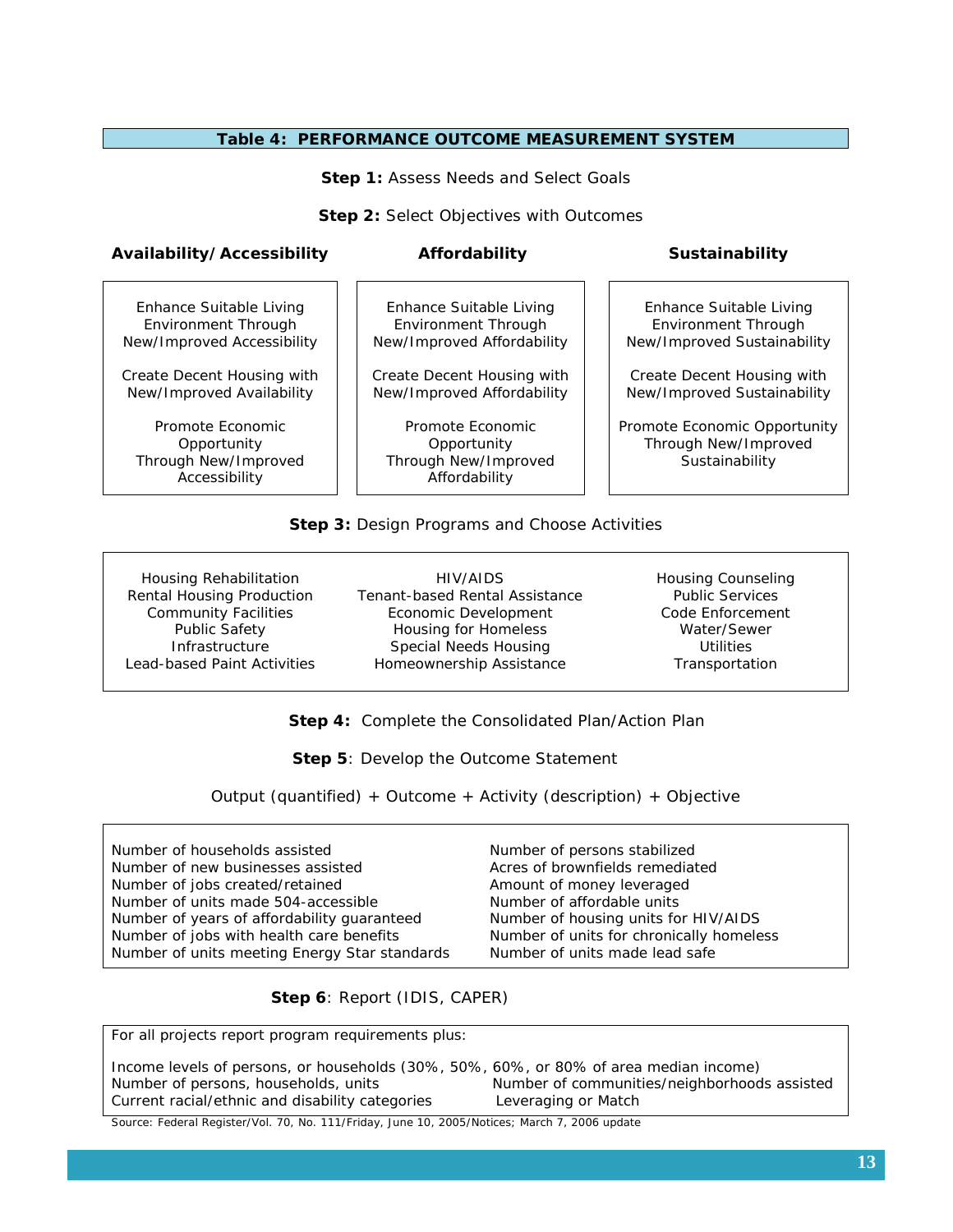#### **Performance Objectives**

No. 1 - Suitable Living Environment: In general, this objective relates to activities that are designed to benefit communities, families, or individuals by addressing issues in their living environment.

No. 2 - Decent Affordable Housing: The activities that typically would be found under this objective are designed to cover the wide range of housing possible under HOME, CDBG, HOPWA or ESG. This objective focuses on housing programs where the purpose for the project is to meet the individual family or community needs and not programs where the housing is an element of a larger effort.

No. 3 - Creating Economic Opportunities: This objective applies to the types of activities related to economic development, commercial revitalization, or job creation.

#### **Performance Outcomes**

No. 1 - Availability/Accessibility: This outcome category applies to activities that make services, infrastructure, housing, or shelter available or accessible to low and moderate-income people, including persons with disabilities. In this category, accessibility does not refer only to physical barriers, but also to making the affordable basics of daily living available and accessible to lowand moderate-income people.

No. 2 - Affordability: This outcome category applies to activities that provide affordability in a variety of ways in the lives of low-and moderate-income people. It can include the creation or maintenance of affordable housing, basic infrastructure hook-ups, or services such as transportation or day care.

No. 3 - Sustainability (Promoting Livable or Viable Communities): This outcome applies to projects where the activity or activities are aimed at improving communities or neighborhoods, helping to make them livable or viable by providing benefit to persons of low- and moderate-income or by removing or eliminating slums or blighted areas through multiple activities or services that sustain communities or neighborhoods.

The outcomes and performance monitoring process will be carried out in a transparent way, so that those whom monitor performance outcomes can make informed judgments.

As stated above, applicants are required to identify their planned performance in their budget documentation and to report on their actual performance in their Grantee Performance Report (GPR). Guidance on performance and outcome accountability documents is available by contacting:

> OC Housing & Homeless Services Craig Fee, Community Development Manager 1501 E. St Andrew Place, 1<sup>st</sup> Floor Santa Ana, CA 92705 Telephone No. (714) 480-2996 E Mail: [craig.fee@occr.ocgov.com](mailto:craig.fee@occr.ocgov.com)